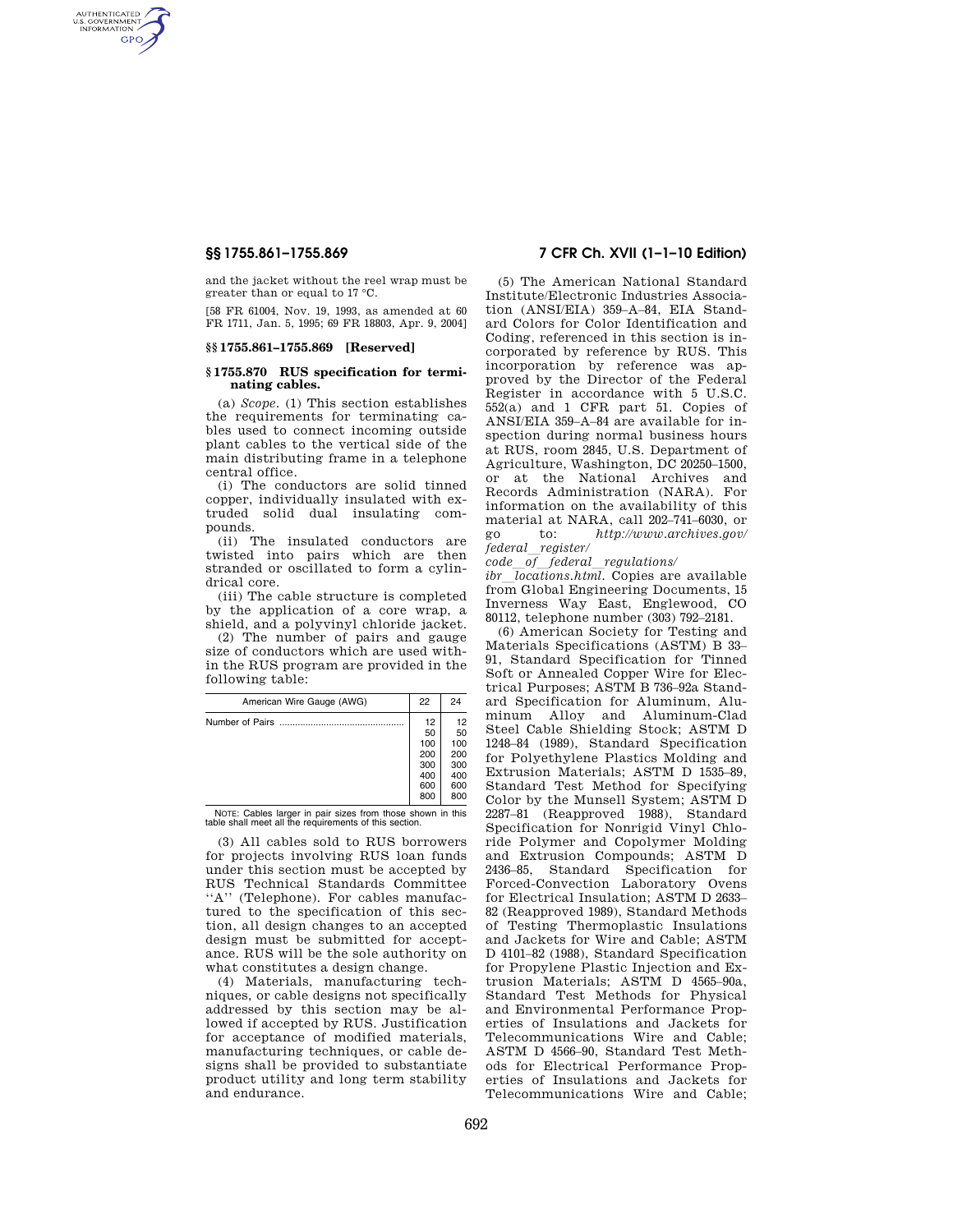and ASTM E 29–90, Standard Practice for Using Significant Digits in Test Data to Determine Conformance with Specifications, referenced in this section are incorporated by reference by RUS. These incorporations by references were approved by the Director of the Federal Register in accordance with 5 U.S.C. 552(a) and 1 CFR part 51. Copies of the ASTM standards are available for inspection during normal business hours at RUS, room 2845, U.S. Department of Agriculture, Washington, DC 20250–1500, or at the National Archives and Records Administration (NARA). For information on the availability of this material at NARA, call 202–741–6030, or go to: *http:// www.archives.gov/federal*l*register/ code*l*of*l*federal*l*regulations/* 

 $\overline{1}$ *locations.html.* Copies are available from ASTM, 1916 Race Street, Philadelphia, Pennsylvania 19103–1187, telephone number (215) 299–5585.

(7) American National Standards Institute/National Fire Protection Association (ANSI/NFPA), NFPA 70–1993 National Electrical Code referenced in this section is incorporated by reference by RUS. This incorporation by reference was approved by the Director of the Federal Register in accordance with 5 U.S.C. 552(a) and 1 CFR part 51. A copy of the ANSI/NFPA standard is available for inspection during normal business hours at RUS, room 2845, U.S. Department of Agriculture, Washington, DC 20250–1500, or at the National Archives and Records Administration (NARA). For information on the availability of this material at NARA, call 202–741–6030, or go to: *http:// www.archives.gov/federal*l*register/* 

*code*l*of*l*federal*l*regulations/* 

 $\overline{1}$ *locations.html.* Copies are available from NFPA, Batterymarch Park, Quincy, Massachusetts 02269, telephone number 1 (800) 344–3555.

(8) Underwriters Laboratories Inc. (UL) 1666, Standard Test for Flame Propagation Height of Electrical and  $Ontical-Fiher$ Vertically in Shafts, dated January 22, 1991, referenced in this section is incorporated by reference by RUS. This incorporation by reference was approved by the Director of the Federal Register in accordance with 5 U.S.C. 552(a) and 1 CFR part 51. A copy of the UL standard is available for inspection during normal business hours at RUS, room 2845, U.S. Department of Agriculture, Washington, DC 20250–1500, or at the National Archives and Records Administration (NARA). For information on the availability of this material at NARA, call 202–741–6030, or go to: *http:// www.archives.gov/federal*l*register/* 

*code*l*of*l*federal*l*regulations/* 

*ibr locations.html.* Copies are available from UL Inc., 333 Pfingsten Road, Northbrook, Illinois 60062–2096, telephone number (708) 272–8800.

(b) *Conductors and conductor insulation.* (1) Each conductor shall be a solid round wire of commercially pure annealed tin coated copper. Conductors shall meet the requirements of the American Society for Testing and Materials (ASTM) B 33–91 except that requirements for *Dimensions and Permissible Variations* are waived.

(2) Joints made in conductors during the manufacturing process may be brazed, using a silver alloy solder and nonacid flux, or they may be welded using either an electrical or cold welding technique. In joints made in uninsulated conductors, the two conductor ends shall be butted. Splices made in insulated conductors need not be butted but may be joined in a manner acceptable to RUS.

(3) The tensile strength of any section of a conductor, containing a factory joint, shall not be less than 85 percent of the tensile strength of an adjacent section of the solid conductor of equal length without a joint.

(4) Engineering Information: The sizes of wire used and their nominal diameters shall be as shown in the following table:

| AWG | Nominal diameter |                      |
|-----|------------------|----------------------|
|     | Millimeters      | (Inches)             |
| 22  | 0.643<br>0.511   | (0.0253)<br>(0.0201) |

(5) Each conductor shall be insulated with a primary layer of natural or white solid, insulating grade, high density polyethylene or crystalline propylene/ethylene copolymer and an outer skin of colored, solid, insulating grade, polyvinyl chloride (PVC) using one of the insulating materials listed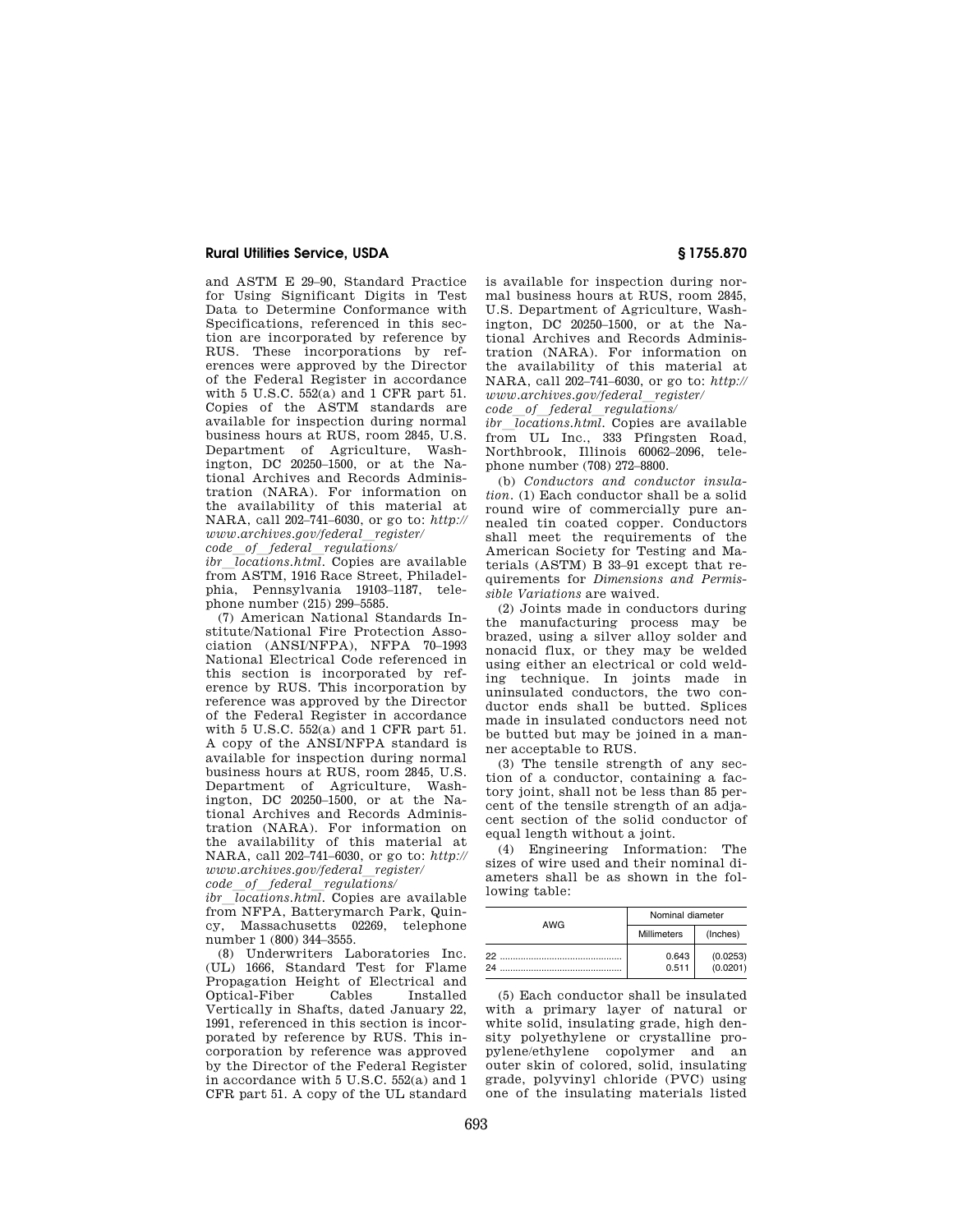**§ 1755.870 7 CFR Ch. XVII (1–1–10 Edition)** 

in paragraphs (b)(5)(i) through (iii) of this section.

(i) The polyethylene raw material selected to meet the requirements of this section shall be Type III, Class A, Category 4 or 5, Grade E9, in accordance with ASTM D 1248–84 (1989).

(ii) The crystalline propylene/ethylene raw material selected to meet the requirements of this section shall be Class PP 200B 40003 E11 in accordance with ASTM D 4101–82 (1988).

(iii) The PVC raw material selected to meet the requirements of this section shall be either Type PVC– 64751E3XO, Type PVC–76751E3XO, or Type PVC–77751E3XO in accordance with ASTM D 2287–81 (1988).

(iv) Raw materials intended as conductor insulation furnished to these requirements shall be free from dirt, metallic particles, and other foreign matter.

(v) All insulating raw materials shall be accepted by RUS prior to their use.

(6) All conductors in any single length of cable shall be insulated with the same type of material.

(7) A permissible overall performance level of faults in conductor insulation when using the test procedures in paragraph (b)(8) of this section shall average not greater than one fault per 12,000 conductor meters (40,000 conductor feet) for each gauge of conductor.

(8) The test used to determine compliance with paragraph (b)(7) of this section shall be conducted as follows:

(i) Samples tested shall be taken from finished cables selected at random from standard production cable. The samples tested shall contain a minimum of 300 conductor meters (1,000 conductor feet) for cables sizes less than 50 pairs and 1,500 conductor meters (5,000 conductor feet) for cables sizes greater than or equal to 50 pairs. No further sample need be taken from the same cable production run within 6,000 cable meters (20,000 cable feet) of the original test sample from that run.

(ii) The cable sample shall have its jacket, shield, and core wrap removed and its core shall be immersed in tap water for a minimum period of 6 hours. In lieu of removing the jacket, shield, and core wrap from the core, the entire cable may be tested. In this case, the core shall be completely filled with tap water, under pressure; then the cable assembly shall be immersed for a minimum period of 6 hours. With the cable core still fully immersed, except for end connections, the insulation resistance (IR) of all conductors to water shall be measured using a direct current (dc) voltage of 100 volts to 550 volts.

(iii) An IR value of less than 500 megohms for any individual insulated conductor tested at or corrected to a temperature of 23 °C is considered a failure. If the cable sample is more than 7.5 meters (25 feet) long, all failing conductors shall be retested and reported in 7.5 meter (25 foot) segments.

(iv) The pair count, gauge, footage, and number of insulation faults shall be recorded. This information shall be retained on a 6 month running basis for review by RUS when requested.

(v) A fault rate, in a continuous length in any one reel, in excess of one fault per 3,000 conductor meters (10,000 conductor feet) due to manufacturing defects is cause for rejection. A minimum of 6,000 conductor meters (20,000 conductor feet) is required to develop a noncompliance in a reel.

(9) Repairs to the conductor insulation during manufacturing are permissible. The method of repair shall be accepted by RUS prior to its use. The repaired insulation shall be capable of meeting the relevant electrical requirements of this section.

(10) All repaired sections of insulation shall be retested in the same manner as originally tested for compliance with paragraph (b)(7) of this section.

(11) The colored composite insulating material removed from or tested on the conductor, from a finished cable, shall be capable of meeting the following performance requirements:

| Property                                                                      | Composite<br>insulation |
|-------------------------------------------------------------------------------|-------------------------|
| Tensile Strength, Minimum Megapascals<br>(MPa) (Pounds per square inch (psi)) | 16.5 (2400)             |
| Ultimate Elongation Percent, Minimum                                          | 125                     |
| Cold Bend Failures, Maximum                                                   | 0/10                    |
| Shrinkback, Maximum Millimeter (mm) (Inches                                   |                         |
|                                                                               | 9.5(3/8)                |
| Adhesion, Maximum Newtons (N) (Pound-force                                    |                         |
|                                                                               | 13.3(3)                 |
| Compression Minimum, N (lbf)                                                  | 1780 (400)              |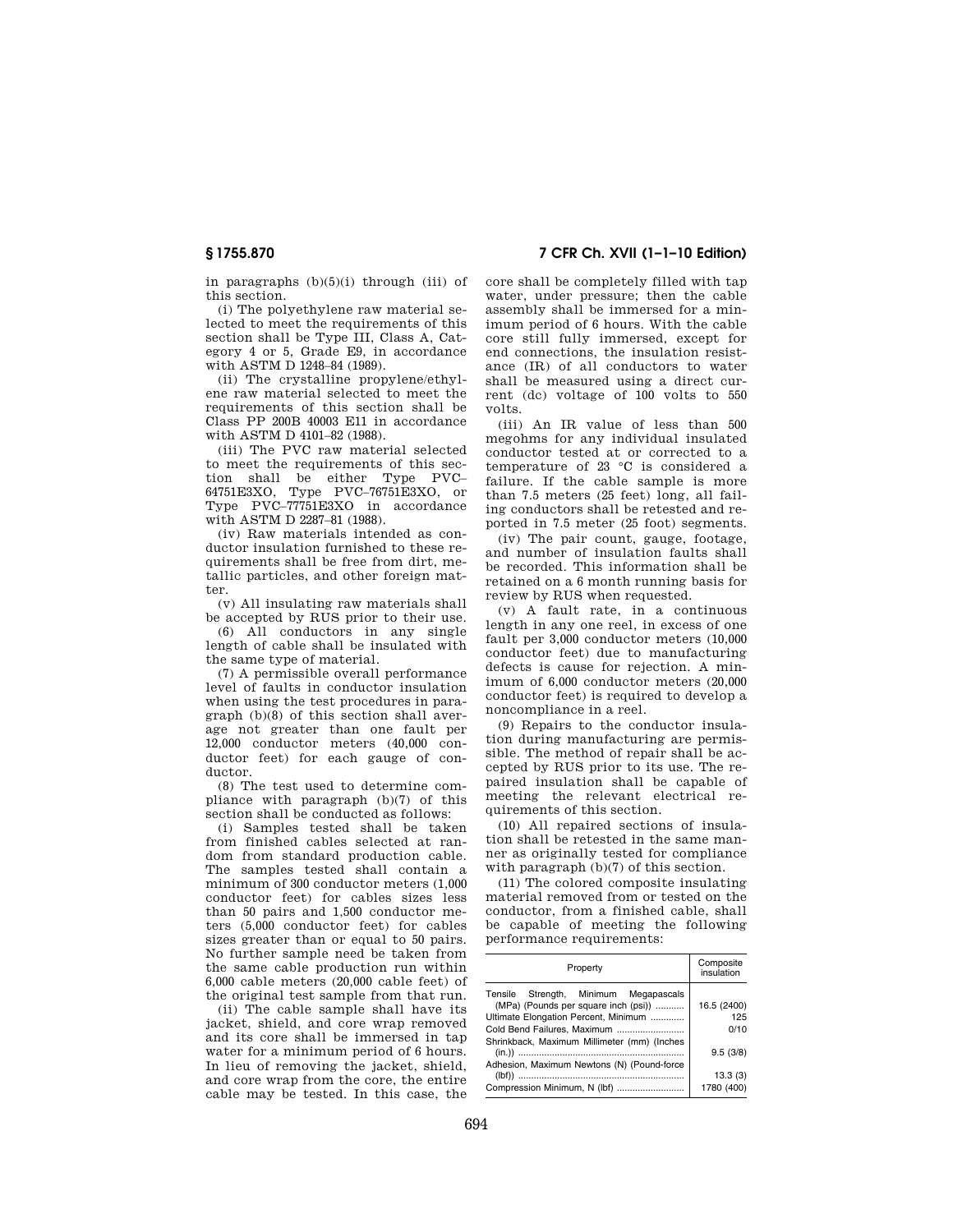(12) *Testing procedures.* The procedures for testing the composite insulation samples for compliance with paragraph (b)(11) of this section shall be as follows:

(i) *Tensile strength and ultimate elongation.* Samples of the insulation material, removed from the conductor, shall be tested in accordance with ASTM D 2633–82(1989), except that the speed of jaw separation shall be 50 millimeters/ minute (50 mm/min) (2 inches/minute (2 in./min)).

NOTE: Quality assurance testing at a jaw separation speed of 500 mm/min (20 in./min) is permissible. Failures at this rate shall be retested at the 50 mm/min (2 in./min) rate to determine specification compliance.

(ii) *Cold bend.* Samples of the insulation material on the conductor shall be tested in accordance with ASTM D 4565–90a at a temperature of  $-40\pm1$  °C with a mandrel diameter of 6 mm (0.25 in.). There shall be no cracks visible to normal or corrected-to-normal vision.

(iii) *Shrinkback.* Samples of insulation shall be tested for four hours at a temperature of 115±1 °C in accordance with ASTM D 4565–90a.

(iv) *Adhesion.* Samples of insulation material on the conductor shall be tested in accordance with ASTM D 4565–90a with a crosshead speed of 50 mm/min (2 in./min).

(v) *Compression.* Samples of the insulation material on the conductor shall be tested in accordance with ASTM D 4565–90a with a crosshead speed of 5 mm/min (0.2 in./min).

(13) Other methods of testing may be used if acceptable to RUS.

(c) *Identification of pairs and twisting of pairs.* (1) The PVC skin shall be colored to identify:

(i) The tip and ring conductor of each pair; and

(ii) Each pair in the completed cable.

(2) The colors used to provide identification of the tip and ring conductor of each pair shall be as shown in the following table:

| Pair No.                      | Color                                     |                                                  |
|-------------------------------|-------------------------------------------|--------------------------------------------------|
|                               | Tip                                       | Ring                                             |
| $\overline{2}$<br>3<br>Δ<br>5 | White<br>White<br>White<br>White<br>White | Blue<br>Orange<br>Green<br><b>Brown</b><br>Slate |
| 6                             | Red<br>Red                                | Blue<br>Orange                                   |

| Pair No.                                                                                               | Color                                                                                                                                                                                                 |                                                                                                                                                                |
|--------------------------------------------------------------------------------------------------------|-------------------------------------------------------------------------------------------------------------------------------------------------------------------------------------------------------|----------------------------------------------------------------------------------------------------------------------------------------------------------------|
|                                                                                                        | Tip                                                                                                                                                                                                   | Ring                                                                                                                                                           |
| 8<br>9<br>10<br>11<br>12<br>13<br>14<br>15<br>16<br>17<br>18<br>19<br>20<br>21<br>22<br>23<br>24<br>25 | Red<br>Red<br>Red<br><b>Black</b><br><b>Black</b><br><b>Black</b><br><b>Black</b><br><b>Black</b><br>Yellow<br>Yellow<br>Yellow<br>Yellow<br>Yellow<br>Violet<br>Violet<br>Violet<br>Violet<br>Violet | Green<br>Brown<br>Slate<br>Blue<br>Orange<br>Green<br>Brown<br>Slate<br>Blue<br>Orange<br>Green<br>Brown<br>Slate<br>Blue<br>Orange<br>Green<br>Brown<br>Slate |
|                                                                                                        |                                                                                                                                                                                                       |                                                                                                                                                                |

(3) *Standards of color.* The colors of the insulated conductors supplied in accordance with this section are specified in terms of the Munsell Color System (ASTM D 1535–89) and shall comply with the ''Table of Wire and Cable Limit Chips'' as defined in ANSI/EIA– 359–A–84. (Visual color standards meeting these requirements may be obtained directly from the Munsell Color Company, Inc., 2441 North Calvert Street, Baltimore, Maryland 21218).

(4) Positive identification of the tip and ring conductors of each pair by marking each conductor of a pair with the color of its mate is permissible. The method of marking shall be accepted by RUS prior to its use.

(5) Other methods of providing positive identification of the tip and ring conductors of each pair may be employed if accepted by RUS prior to its use.

(6) The insulated conductors shall be twisted into pairs.

(7) In order to provide sufficiently high crosstalk isolation, the pair twists shall be designed to enable the cable to meet the capacitance unbalance and the crosstalk loss requirements of paragraphs  $(h)(2)$ ,  $(h)(3)$ , and (h)(4) of this section.

(8) The average length of pair twists in any pair in the finished cable, when measured on any 3 meter (m) (10 foot (ft)) length, shall not exceed 152 mm (6 in.).

(d) *Forming of the cable core.* (1) Twisted pairs shall be assembled in such a way as to form a substantially cylindrical group.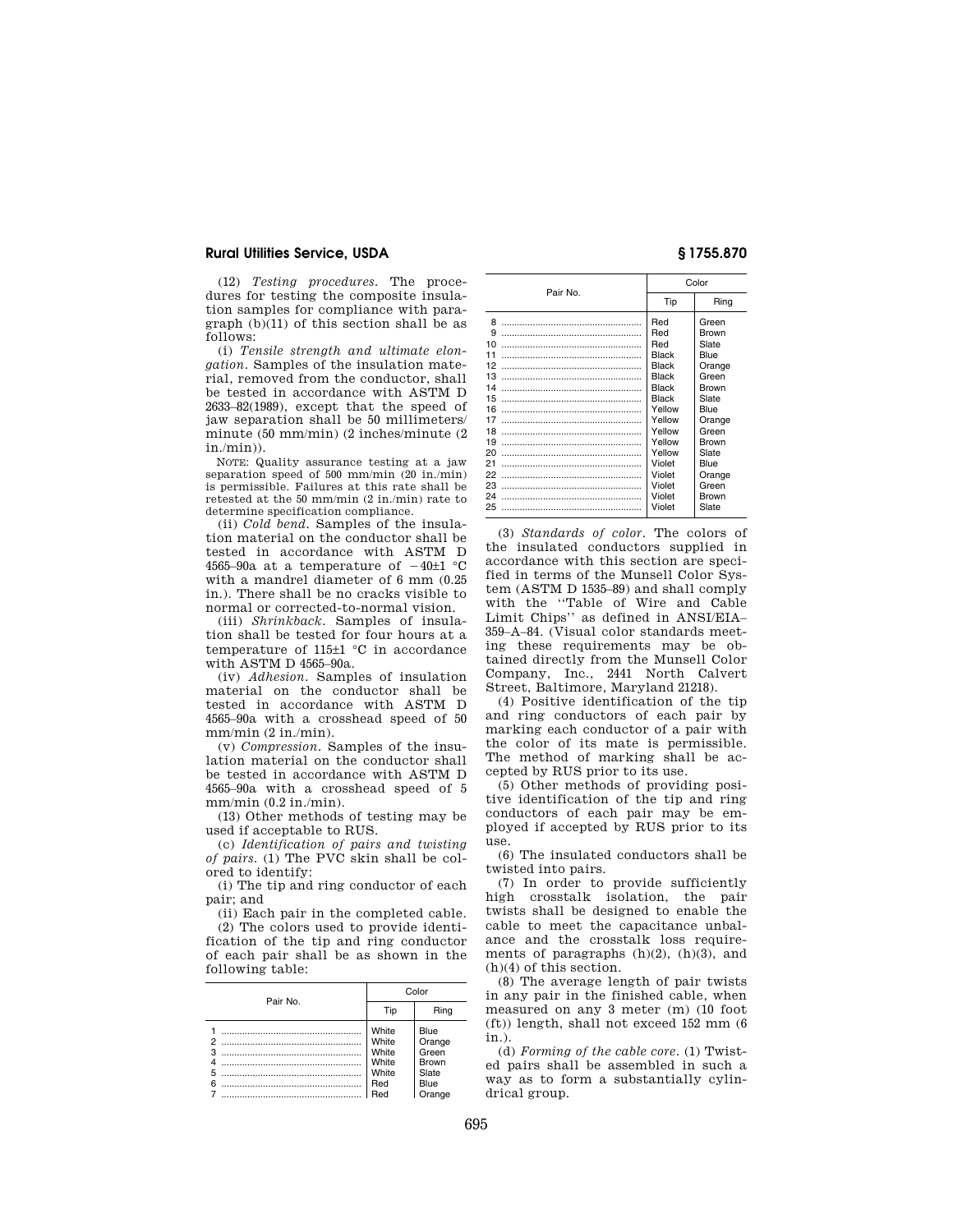(2) When desired for lay-up reasons, the basic group may be divided into two or more subgroups called units.

(3) Each group, or unit in a particular group, shall be enclosed in bindings of the colors indicated for its particular pair count. The pair count, indicated by the color of insulation, shall be consecutive as indicated in paragraph  $(d)(5)$  of this section through units in a group.

(4) Threads or tapes used as binders shall be nonhygroscopic and nonwicking. The threads shall consists of a suitable number of ends of each color arranged as color bands. When tapes are used as binders, they shall be colored. Binders shall be applied with a lay of not more than 100 mm (4 in.). The colored binders shall be readily recognizable as the basic intended color and shall be distinguishable from all other colors.

(5) The colors of the bindings and their significance with respect to pair count shall be as shown in the following table:

| Group No. | Color of bindings    | Group pair<br>count |
|-----------|----------------------|---------------------|
| 1         | White-Blue           | $1 - 25$            |
| 2         | White-Orange         | $26 - 50$           |
| 3         | White-Green          | $51 - 75$           |
| 4         | White-Brown          | 76-100              |
| 5         | White-Slate          | 101-125             |
| 6         | Red-Blue             | 126-150             |
| 7         | Red-Orange           | 151-175             |
| 8         | Red-Green            | 176-200             |
|           | Red-Brown            | $201 - 225$         |
| $10$      | Red-Slate            | 226-250             |
| 11        | Black-Blue           | $251 - 275$         |
| $12$      | Black-Orange         | 276-300             |
| $13$      | Black-Green          | $301 - 325$         |
| 14        | Black-Brown          | 326-350             |
| $15$      | Black-Slate          | 351-375             |
| $16$      | <b>Yellow-Blue</b>   | 376-400             |
| $17$      | Yellow-Orange        | 401-425             |
| $18$      | Yellow-Green         | 426-450             |
| 19        | Yellow-Brown         | 451-475             |
| $20$      | Yellow-Slate         | 476-500             |
| 21        | Violet-Blue          | $501 - 525$         |
| 22        | Violet-Orange        | 526-550             |
| 23        | Violet-Green         | 551-575             |
| 24        | <u> Violet-Brown</u> | 576-600             |

(6) The use of the white unit binder in cables of 100 pair or less is optional.

(7) When desired for manufacturing reasons, two or more 25 pair groups may be bound together with nonhygroscopic and nonwicking threads or tapes into super-units. The group binders and the super-unit binders shall be colored such that the combination of the two binders shall positively identify each 25

**§ 1755.870 7 CFR Ch. XVII (1–1–10 Edition)** 

pair group from every other 25 pair group in the cable.

(8) Super-unit binders shall be of the colors shown in the following table:

SUPER-UNIT BINDER COLORS

| Pair No. | Binder color |
|----------|--------------|
|          | White        |
|          | Red          |

(e) *Core wrap.*(1) The core shall be completely covered with a layer of nonhygroscopic and nonwicking dielectric material. The core wrap shall be applied with an overlap.

(2) The core wrap shall provide a sufficient heat barrier to prevent visible evidence of conductor insulation deformation or adhesion between conductors, caused by adverse heat transfer during the jacketing operation.

(3) Engineering Information: If required for manufacturing reasons, white or uncolored binders of nonhygroscopic and nonwicking material may be applied over the core and/or core wrap.

(f) *Shield.* (1) An aluminum shield, plastic coated on one side, shall be applied longitudinally over the core wrap.

(2) The shield may be applied over the core wrap with or without corrugations (smooth) and shall be bonded to the outer jacket.

(3) The shield overlap shall be a minimum of 3 mm (0.125 in.) for cables with core diameters of 15 mm (0.625 in.) or less and a minimum of 6 mm (0.25 in.) for cables with core diameters greater than 15 mm (0.625 in.). The core diameter is defined as the diameter under the core wrap and binding.

(4) General requirements for application of the shielding material shall be as follows:

(i) Successive lengths of shielding tapes may be joined during the manufacturing process by means of cold weld, electric weld, soldering with a nonacid flux, or other acceptable means;

(ii) The metal shield with the plastic coating shall have the coating removed prior to joining the metal ends together. After joining, the plastic coating shall be restored without voids using good manufacturing techniques;

(iii) The shields of each length of cable shall be tested for continuity. A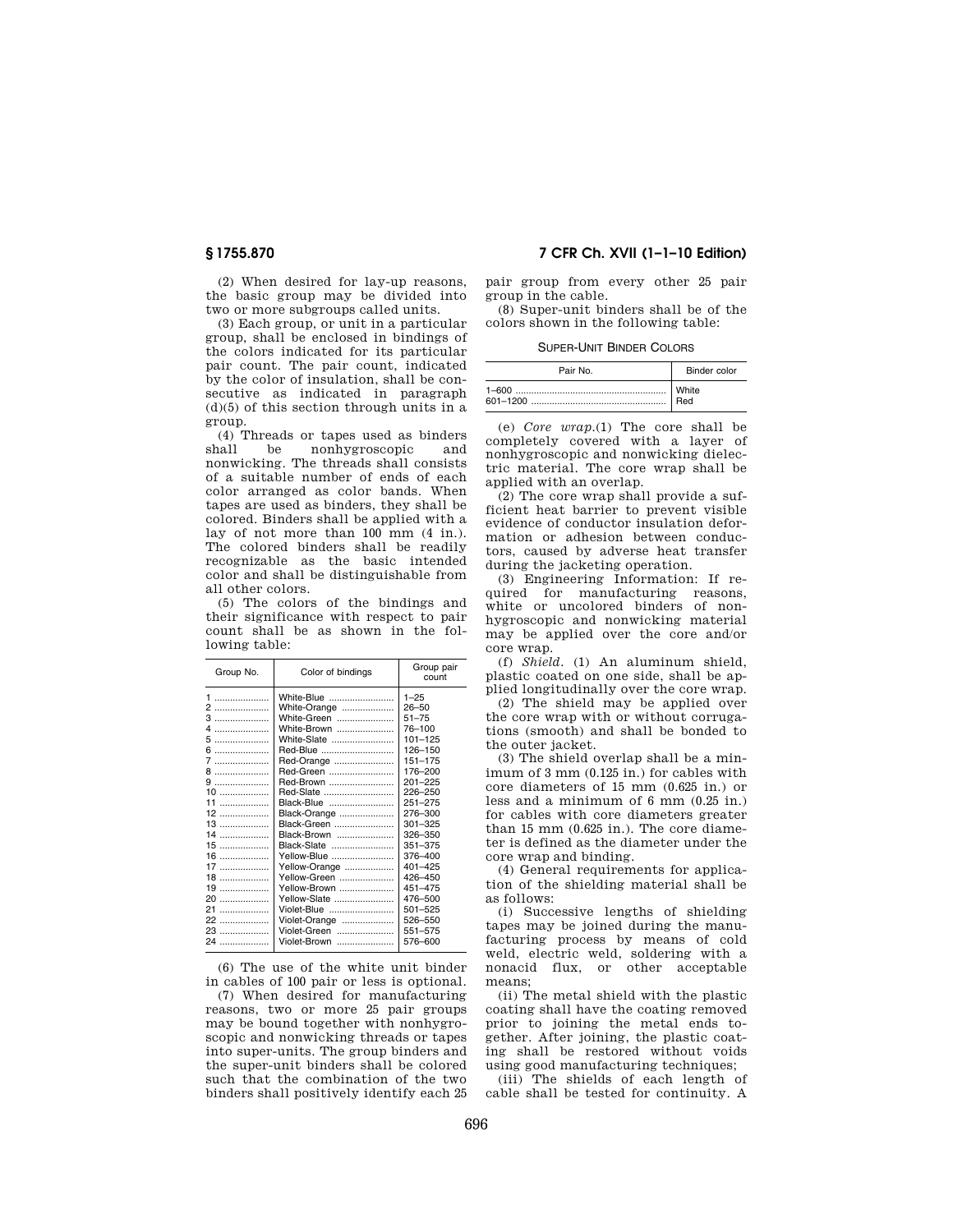one meter (3 ft) section of shield containing a factory joint shall exhibit not more than 110 percent of the resistance of a shield of equal length without a joint;

(iv) The breaking strength of any section of a shield tape containing a factory joint shall not be less than 80 percent of the breaking strength of an adjacent section of the shield of equal length without a joint;

(v) The reduction in thickness of the shielding material due to the corrugating or application process shall be kept to a minimum and shall not exceed 10 percent at any spot; and

(vi) The shielding material shall be applied in such a manner as to enable the cable to pass the bend test as specified in paragraph (i)(1) of this section.

(5) The dimensions of the uncoated aluminum tape shall be 0.2030±0.0254 mm (0.0080±0.0010 in.).

(6) The aluminum tape shall conform to either Alloy AA–1100–0, AA–1145–0, or AA–1235–0 as covered in the latest edition of Aluminum Standards and Data, issued by the Aluminum Association, except that requirements for tensile strength are waived.

(7) The single-sided plastic coated aluminum shield shall conform to the requirements of ASTM B 736–92a, Type I Coating, Class 1 or 2, or Type II Coating, Class 1. The minimum thickness of the Type I Coating shall be 0.038 mm (0.0015 in.). The minimum thickness of the Type II Coating shall be 0.008 mm (0.0003 in.).

(8) The plastic coated aluminum shield shall be tested for resistance to water migration by immersing a one meter (3 ft) length of tape under a one meter (3 ft) head of water containing a soluble dye plus  $0.25$  percent  $(\%)$  wetting agent.

(i) After a minimum of 5 minutes, no dye shall appear between the interface of the shield tape and the plastic coating.

(ii) The actual test method shall be acceptable to RUS.

(9) The bond between the plastic coated shield and the jacket shall conform to the following requirements:

(i) Prepare test strips approximately 200 mm (8 in.) in length. Slit the jacket and shield longitudinally to produce 4 strips evenly spaced and centered in 4

quadrants on the jacket circumference. One of the strips shall be centered over the overlapped edge of the shielding tape. The strips shall be 13 mm (0.5 in.) wide. For cable diameters less than 19 mm (0.75 in.) make two strips evenly spaced.

(ii) Separate the shield and jacket for a sufficient distance to allow the shield and jacket to be fitted in the upper and lower jaws of a tensile machine. Record the maximum force required to separate the shield and jacket to the nearest newton (pound-force). Repeat this action for each test strip.

(iii) The force required to separate the jacket from the shield shall not be less than 9 N (2 lbf) for any individual strip when tested in accordance with paragraph  $(f)(9)(ii)$  of this section. The average force for all strips of any cable shall not be less than 18 N (4 lbf).

(g) *Cable jacket and extraneous material.* (1) The jacket shall provide the cable with a tough, flexible, protective covering which can withstand stresses reasonably expected in normal installation and service.

(2) The jacket shall be free from holes, splits, blisters, or other imperfections and shall be as smooth and concentric as is consistent with the best commercial practice.

(3) The raw material used for the cable jacket shall be one of the following four types:

(i) Type PVC–55554EOXO in accordance with ASTM D 2287–81(1988);

(ii) Type PVC–65554EOXO in accordance with ASTM D 2287–81(1988);

(iii) Type PVC–55556EOXO in accordance with ASTM D 2287–81(1988); or

(iv) Type PVC–66554EOXO in accordance with ASTM D 2287–81(1988).

(4) The jacketing material removed from or tested on the cable shall be capable of meeting the following performance requirements:

| Property                                     | Jacket per-<br>formance |
|----------------------------------------------|-------------------------|
| Tensile Strength-Unaged Minimum, MPa (psi)   | 13.8 (2000)             |
| Ultimate Elongation-Unaged Minimum, Per-     | 200                     |
| Tensile Strength-Aged Minimum, % of original | 80                      |
| Ultimate Elongation-Aged Minimum, % of       | 50                      |
| Impact Failures, Maximum                     | 2/10                    |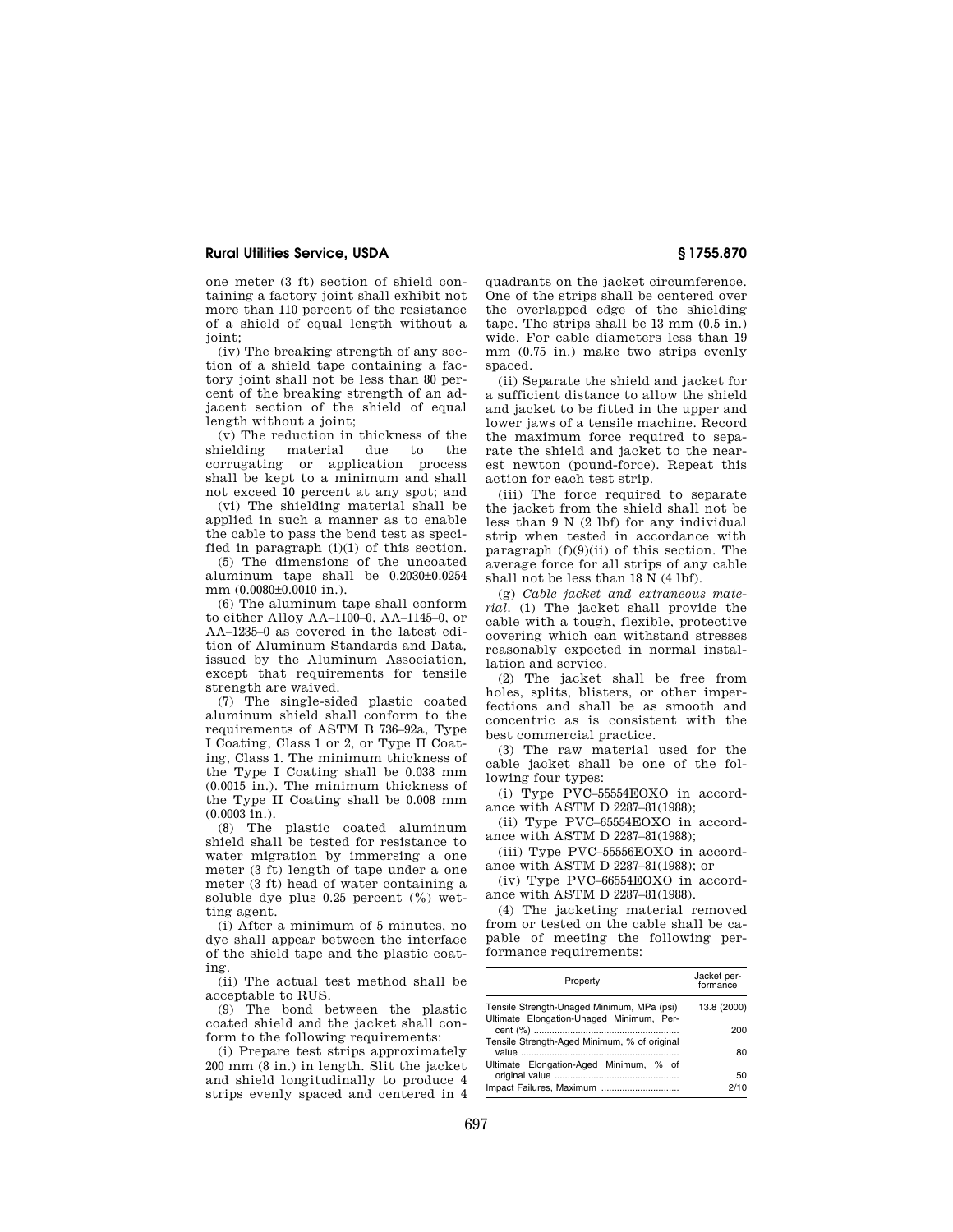**§ 1755.870 7 CFR Ch. XVII (1–1–10 Edition)** 

(5) *Testing procedures.* The procedures for testing the jacket samples for compliance with paragraph  $(g)(4)$  of this section shall be as follows:

(i) *Tensile strength and ultimate elongation-unaged.* The test shall be performed in accordance with ASTM D 2633–82(1989), using a jaw separation speed of 50 mm/min (2 in./min).

NOTE: Quality assurance testing at a jaw separation speed of 500 mm/min (20 in./min) is permissible. Failures at this rate shall be retested at the 50 mm/min (2 in./min) rate to determine specification compliance.

(ii) *Tensile strength and ultimate elongation-aged.* The test shall be performed in accordance with paragraph  $(g)(5)(i)$  of this section after being aged for 7 days at a temperature of 100 $\pm$ 1 °C in a circulating air oven conforming to ASTM D 2436–85.

(iii) *Impact.* The test shall be performed in accordance with ASTM D 4565–90a using an impact force of 4 newton-meter (3 pound force-foot) at a temperature of  $-10\pm1$  °C. The cylinder shall strike the sample at the shield overlap. A crack or split in the jacket constitutes failure.

(6) *Jacket thickness.* The nominal jacket thickness shall be as specified in the following table. The test method used shall be either the End Sample Method (paragraph  $(g)(6)(i)$  of this section) or the Continuous Uniformity Thickness Gauge Method (paragraph  $(g)(6)(ii)$  of this section):

| No. of pairs | Nominal jacket<br>thickness mm<br>(in.) |
|--------------|-----------------------------------------|
|              | 1.4(0.055)                              |
|              | 1.5(0.060)                              |
|              | 1.7(0.065)                              |
|              | 1.9 (0.075)                             |
|              | 2.2(0.085)                              |
|              | 2.4(0.095)                              |
| 600          | 2.9(0.115)                              |
|              | 3.3(0.130)                              |

(i) *End sample method.* The jacket shall be capable of meeting the following requirements:

Minimum Average Thickness—90% of nominal thickness

Minimum Thickness—70% of nominal thickness

(ii) *Continuous uniformity thickness gauge method.* (A) The jacket shall be capable of meeting the following requirements:

Minimum Average Thickness—90% of nominal thickness

Minimum (Min.) Thickness—70 % of nominal thickness

Maximum (Max.) Eccentricity—55%

Eccentricity=Max. Thickness—Min. Thickness (Average Thickness)×100

(B) *Maximum and minimum thickness values.* The maximum and minimum thickness values shall be based on the average of each axial section.

(7) The color of the jacket shall be either black or dark grey in conformance with the Munsell Color System specified in ASTM D 1535–89.

(8) There shall be no water or other contaminants in the finished cable which would have a detrimental effect on its performance or its useful life.

(h) *Electrical requirements*—(1) *Mutual capacitance and conductance.* (i) The average mutual capacitance (corrected for length) of all pairs in any reel shall not exceed the following when tested in accordance with ASTM D 4566–90 at a frequency of 1.0±0.1 kilohertz (kHz) and a temperature of 23±3 °C:

|                       | Mutual capacitance      |                      |
|-----------------------|-------------------------|----------------------|
| Number of cable pairs | Nanofarad/<br>kilometer | (Nanofarad/<br>mile) |
| 12<br>Over 12         | $52+4$<br>$52+2$        | (83±7)<br>$(83 + 4)$ |

(ii) The root mean square (rms) deviation of the mutual capacitance of all pairs from the average mutual capacitance of that reel shall not exceed 3.0 % when calculated in accordance with ASTM D 4566–90.

(iii) The mutual conductance (corrected for length and gauge) of any pair shall not exceed 3.7 micromhos/kilometer (micromhos/km) (6.0 micromhos/ mile) when tested in accordance with ASTM D 4566–90 at a frequency of 1.0±0.1 kHz and a temperature of 23±3  $^{\circ}$ C.

(2) *Pair-to-pair capacitance unbalance.*  The capacitance unbalance as measured on the completed cable shall not exceed 45.3 picofarad/kilometer (pF/km) (25 picofarad/1000 ft (pF/1000 ft)) rms when tested in accordance with ASTM D 4566–90 at a frequency of 1.0±0.1 kHz and a temperature of 23±3 °C.

(3) *Pair-to-ground capacitance unbalance.* (i) The average capacitance unbalance as measured on the completed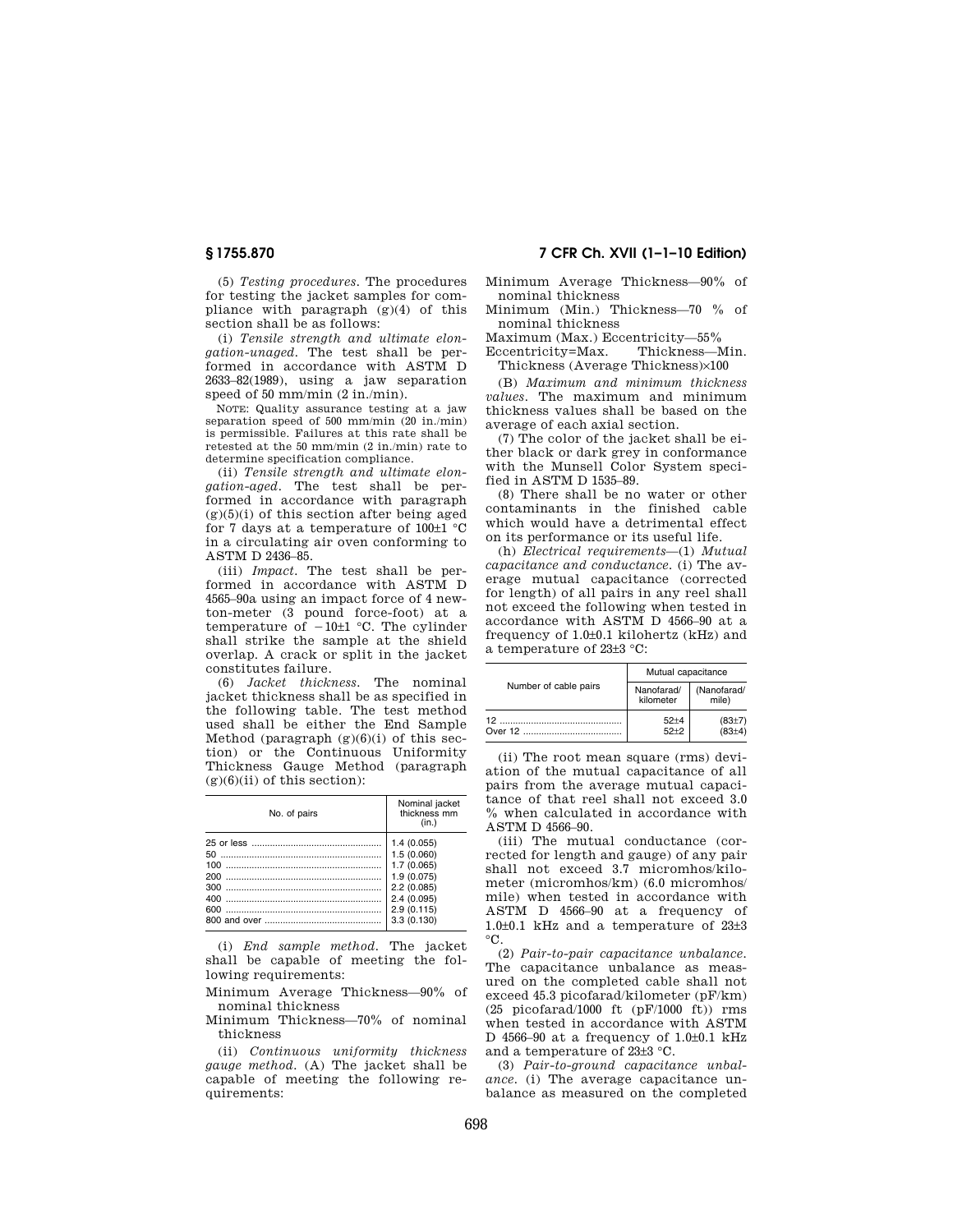cable shall not exceed 574 pF/km (175 pF/1000 ft) when tested in accordance with ASTM D 4566–90 at a frequency of 1±0.1 kHz and a temperature of 23±3 °C.

(ii) When measuring pair-to-ground capacitance unbalance all pairs except the pair under test are grounded to the shield except when measuring cable containing super-units in which case all other pairs in the same super-unit shall be grounded to the shield.

(iii) Pair-to-ground capacitance unbalance may vary directly with the length of the cable.

(4) *Crosstalk loss.* (i) The rms outputto-output far-end crosstalk loss (FEXT) measured on the completed cable in accordance with ASTM D 4566– 90 at a test frequency of 150 kHz shall not be less than 68 decibel/kilometer (dB/km) (73 decibel/1000 ft (dB/1000 ft)). The rms calculation shall be based on the combined total of all adjacent and alternate pair combinations within the same layer and center to first layer pair combinations.

(ii) The FEXT crosstalk loss between any pair combination of a cable shall not be less than 58 dB/km (63 dB/1000 ft) at a frequency of 150 kHz. If the loss  $K_0$ at a frequency  $F_0$  for length  $L_0$  is known, then  $K_x$  can be determined for any other frequency  $F_x$  or length  $L_x$  by:

FEXT loss (K<sub>x</sub>) = K<sub>o</sub> - 20 log 10 
$$
\frac{F_x}{F_o}
$$
 - 10 log 10  $\frac{L_x}{L_o}$ 

(iii) The near-end crosstalk loss (NEXT) as measured within and between units of a completed cable in accordance with ASTM D 4566–90 at a frequency of 772 kHz shall not be less than the following mean minus sigma (M-S) crosstalk requirement for any unit within the cable:

| Unit size     | $M-S$<br>decibel<br>(dB) |
|---------------|--------------------------|
| Within Unit:  |                          |
|               | 56                       |
|               | 60                       |
| Between Unit: |                          |
|               | 65                       |
|               | 66                       |
|               | 81                       |

Where M-S is the Mean near-end coupling loss based on the combined total of all pair combinations, less one Standard Deviation, Sigma, of the mean value.

(5) *Insulation resistance.* Each insulated conductor in each length of completed cable, when measured with all other insulated conductors and the shield grounded, shall have an insulation resistance of not less than 152 megohm-kilometer (500 megohm-mile) at 20±1 °C. The measurement shall be made in accordance with the procedures of ASTM D 4566–90.

(6) *High voltage test.* (i) In each length of completed cable, the dielectric strength of the insulation between conductors shall be tested in accordance with ASTM D 4566–90 and shall withstand, for 3 seconds, a direct current (dc) potential whose value is not less than:

(A) 3.6 kilovolts for 22-gauge conductors; or

(B) 3.0 kilovolts for 24-gauge conductors.

(ii) In each length of completed cable, the dielectric strength between the shield and all conductors in the core shall be tested in accordance with ASTM D 4566–90 and shall withstand, for 3 seconds, a dc potential whose value is not less than 10 kilovolts.

(7) *Conductor resistance.* The dc resistance of any conductor shall be measured in the completed cable in accordance with ASTM D 4566–90 and shall not exceed the following values when measured at or corrected to a temperature of  $20+1$  °C:

| AWG      | Maximum resistance |                  |
|----------|--------------------|------------------|
|          | ohms/kilometer     | (ohms/1000 ft)   |
| 22<br>24 | 60.7<br>95.1       | (18.5)<br>(29.0) |

(8) *Resistance unbalance.* (i) The difference in dc resistance between the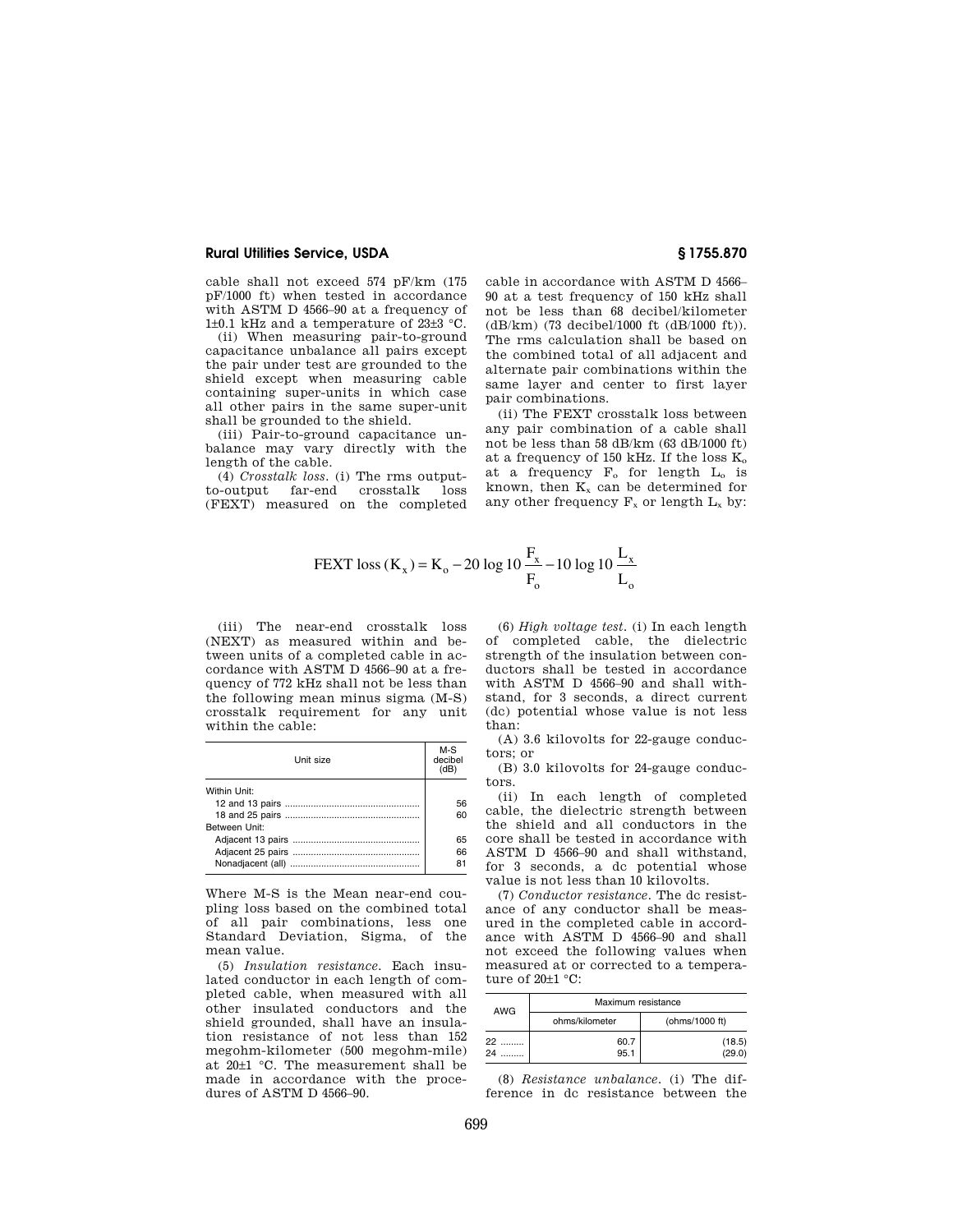two conductors of a pair in the completed cable shall not exceed the values listed in this paragraph when measured in accordance with the procedures of ASTM D 4566–90:

| AWG | Resistance<br>unbalance | Maximum for<br>any reel |
|-----|-------------------------|-------------------------|
|     | Average percent         | Individual pair percent |
| 22  | 1.5                     | 4.0                     |
| 24  | 1.5                     | 5.0                     |

(ii) The resistance unbalance between tip and ring conductors shall be random with respect to the direction of unbalance. That is, the resistance of the tip conductors shall not be consistently higher with respect to the ring conductors and vice versa.

(9) *Electrical variations.* (i) Pairs in each length of cable having either a ground, cross, short, or open circuit condition shall not be permitted.

(ii) The maximum number of pairs in a cable which may vary as specified in paragraph  $(h)(9)(iii)$  of this section from the electrical parameters given in this section are listed in this paragraph. These pairs may be excluded from the arithmetic calculation:

| Nominal pair count | Maximum<br>No. of pairs<br>with allow-<br>able elec-<br>trical vari-<br>ation |  |
|--------------------|-------------------------------------------------------------------------------|--|
|                    |                                                                               |  |
|                    |                                                                               |  |
|                    | з                                                                             |  |
| $401 - 600$        |                                                                               |  |
|                    | հ                                                                             |  |

(iii) *Parameter variations*—(A) *Capacitance unbalance-to-ground.* If the cable fails either the maximum individual pair or average capacitance unbalanceto-ground requirement and all individual pairs are 3280 pF/km (1000 pF/ 1000 ft) or less the number of pairs specified in paragraph  $(h)(9)(ii)$  of this section may be eliminated from the average and maximum individual calculations.

(B) *Resistance unbalance.* Individual pair of not more than 7 percent for all gauges.

(C) *Far end crosstalk.* Individual pair combination of not less than 52 dB/km (57 dB/1000 ft).

NOTE: RUS recognizes that in large pair count cables (600 pair and above) a cross,

# **§ 1755.870 7 CFR Ch. XVII (1–1–10 Edition)**

short, or open circuit condition occasionally may develop in a pair which does not affect the performance of the other cable pairs. In these circumstances rejection of the entire cable may be economically unsound or repairs may be impractical. In such circumstances the manufacturer may desire to negotiate with the customer for acceptance of the cable. No more than 0.5 percent of the pairs may be involved.

(i) *Mechanical requirements*—(1) *Cable cold bend test.* The completed cable shall be capable of meeting the requirements of ASTM D 4565–90a after conditioning at  $-20 \pm 2$  °C except the mandrel diameters shall be as specified below:

| Cable outside diameter | Mandrel di-<br>ameter |
|------------------------|-----------------------|
|                        |                       |

(2) *Cable flame test.* The completed cable shall be capable of meeting a maximum flame height of 3.7 m (12.0 ft) when tested in accordance with Underwriters Laboratories (UL) 1666 dated January 22, 1991.

(3) *Cable listing.* All cables manufactured to the specification of this section at a minimum shall be listed as Communication Riser Cable (Type CMR) in accordance with Sections 800– 50 and 800–51(b) of the 1993 National Electrical Code.

(j) *Sheath slitting cord (optional).* (1) Sheath slitting cords may be used in the cable structure at the option of the manufacturer.

(2) When a sheath slitting cord is used it shall be nonhygroscopic and nonwicking, continuous throughout a length of cable, and of sufficient strength to open the sheath without breaking the cord.

(3) Sheath slitting cords shall be capable of consistently slitting the jacket and/or shield for a continuous length of 0.6 m (2 ft) when tested in accordance with the procedure specified in appendix B of this section.

(k) *Identification marker and length marker.* (1) Each length of cable shall be permanently identified as to manufacturer and year of manufacture.

(2) The number of conductor pairs and their gauge size shall be marked on the jacket.

(3) The marking shall be printed on the jacket at regular intervals of not more than 1.5 m (5 ft).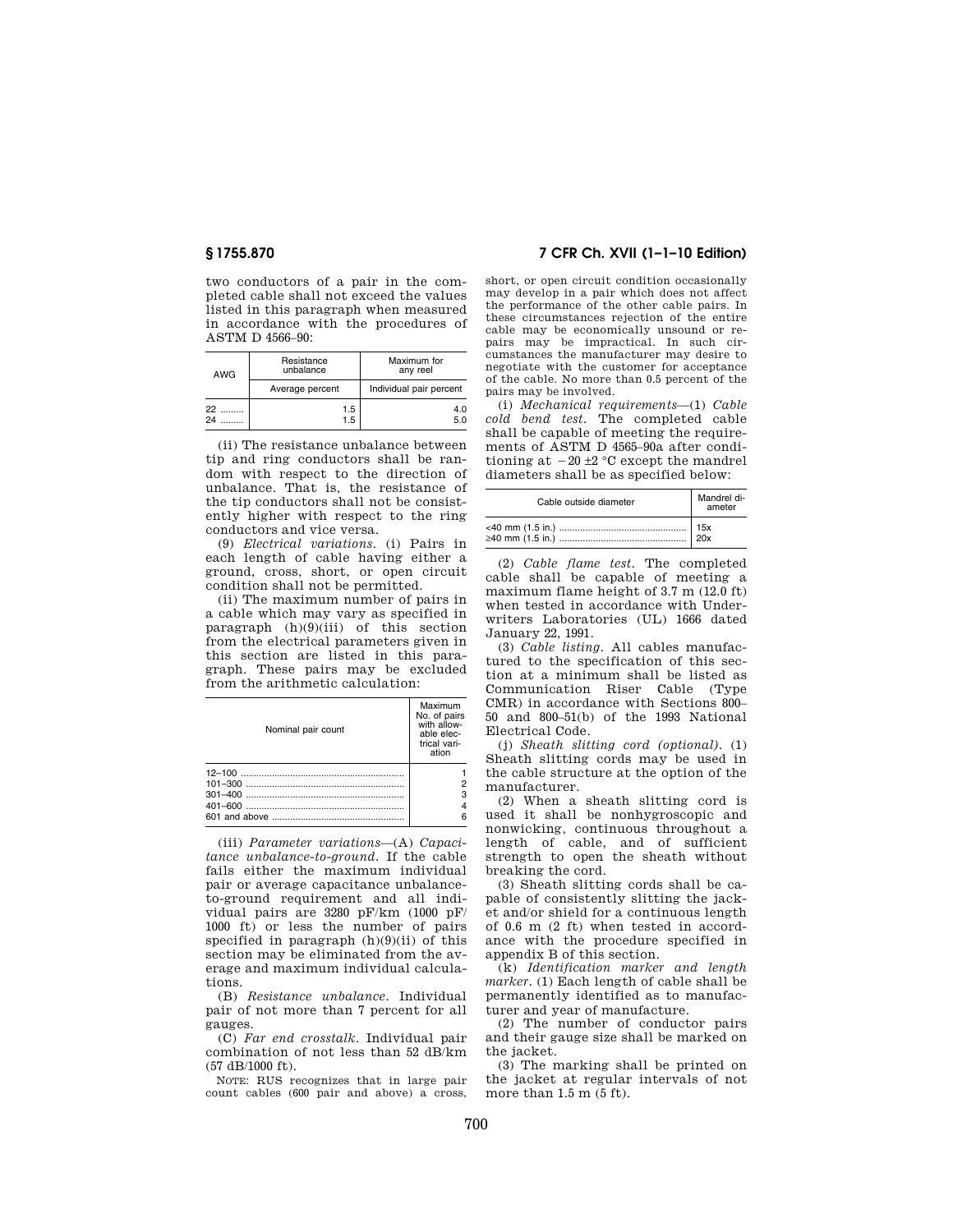(4) An alternative method of marking may be used if accepted by RUS prior to its use.

(5) The completed cable shall have sequentially numbered length markers in FEET OR METERS at regular intervals of not more than 1.5 m (5 ft) along the outside of the jacket.

(6) The method of length marking shall be such that for any single length of cable, continuous sequential numbering shall be employed.

(7) The numbers shall be dimensioned and spaced to produce good legibility and shall be approximately 3 mm (0.125 in.) in height. An occasional illegible marking is permissible if there is a legible marking located not more than 1.5 m (5 ft) from it.

(8) The method of marking shall be by means of suitable surface markings producing a clear, distinguishable, contrasting marking acceptable to RUS. Where direct or transverse printing is employed, the characters should be indented to produce greater durability of marking. Any other method of length marking shall be acceptable to RUS as producing a marker suitable for the field. Size, shape and spacing of numbers, durability, and overall legibility of the marker shall be considered in acceptance of the method.

(9) The accuracy of the length marking shall be such that the actual length of any cable section is never less than the length indicated by the marking and never more than one percent greater than the length indicated by the marking.

(10) The color of the initial marking for a black colored jacket shall be either white or silver. The color of the initial marking for a dark grey colored jacket shall be either red or black. If the initial marking of the black colored jacket fails to meet the requirements of the preceding paragraphs, it will be permissible to either remove the defective marking and re-mark with the white or silver color or leave the defective marking on the cable and re-mark with yellow. If the initial marking of the dark grey colored jacket fails to meet the requirements of the preceding paragraphs, it will be permissible to either remove the defective marking and re-mark with the red or black color or leave the defective

marking on the cable and re-mark with yellow. No further re-marking is permitted. Any re-marking shall be on a different portion of the cable circumference than any existing marking when possible and have a numbering sequence differing from any other existing marking by at least 5,000.

(11) Any reel of cable which contains more than one set of sequential markings shall be labeled to indicate the color and sequence of marking to be used. The labeling shall be applied to the reel and also to the cable.

(l) *Preconnectorized cable* (optional). (1) At the option of the manufacturer and upon request by the purchaser, cables 100 pairs and larger may be factory terminated in 25 pair splicing modules.

(2) The splicing modules shall meet the requirements of RUS Bulletin 345– 54, PE–52, RUS Specification for Telephone Cable Splicing Connectors (Incorporated by Reference at §1755.97), and be accepted by RUS prior to their use.

(m) *Acceptance testing and extent of testing.* (1) The tests described in appendix A of this section are intended for acceptance of cable designs and major modifications of accepted designs. RUS decides what constitutes a major modification. These tests are intended to show the inherent capability of the manufacturer to produce cable products having long life and stability.

(2) For initial acceptance, the manufacturer shall submit:

(i) An original signature certification that the product fully complies with each section of the specification;

(ii) Qualification Test Data, per appendix A of this section;

(iii) To periodic plant inspections;

(iv) A certification that the product does or does not comply with the domestic origin manufacturing provisions of the ''Buy American'' requirements of the Rural Electrification Act of 1938 (7 U.S.C. 901 *et seq.*);

(v) Written user testimonials concerning performance of the product; and

(vi) Other nonproprietary data deemed necessary by the Chief, Outside Plant Branch (Telephone).

(3) For requalification acceptance, the manufacturer shall submit an original signature certification that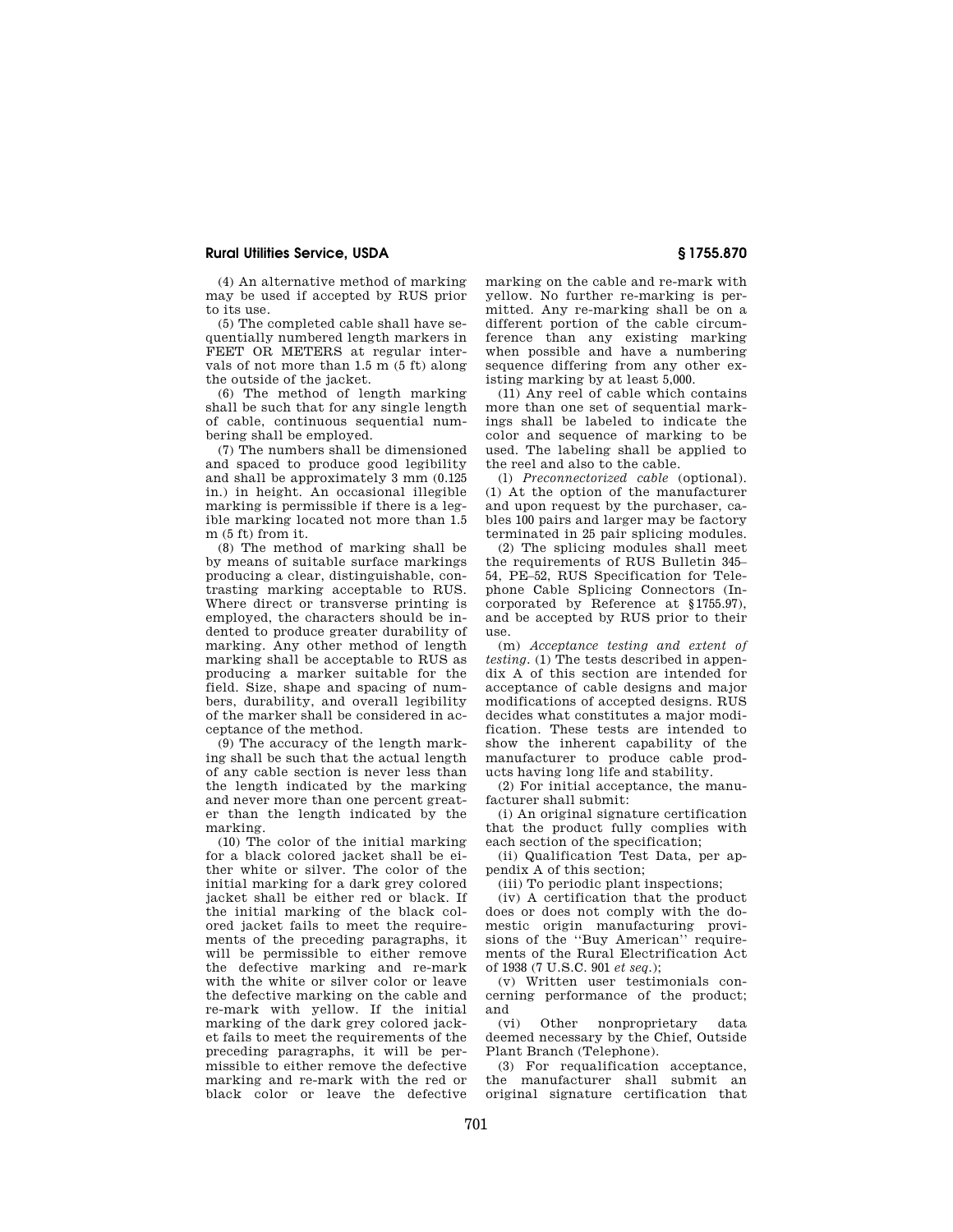the product fully complies with each section of the specification, excluding the Qualification Section, and a certification that the product does or does not comply with the domestic origin manufacturing provisions of the ''Buy American'' requirements of the Rural Electrification Act of 1938 (7 U.S.C. 901 *et seq.*) for acceptance by June 30 every three years. The required data and certification shall have been gathered within 90 days of the submission.

(4) Initial and requalification acceptance requests should be addressed to: Chairman, Technical Standards Committee ''A'' (Telephone), Telecommunications Standards Division, Rural Utilities Service, Washington, DC 20250– 1500.

(5) *Tests on 100 percent of completed cable.* (i) The shield of each length of cable shall be tested for continuity using the procedures of ASTM D 4566– 90.

(ii) Dielectric strength between all conductors and the shield shall be tested to determine freedom from grounds in accordance with paragraph (h)(6)(ii) of this section.

(iii) Each conductor in the completed cable shall be tested for continuity using the procedures of ASTM D 4566– 90.

(iv) Dielectric strength between conductors shall be tested to ensure freedom from shorts and crosses in accordance with paragraph  $(h)(6)(i)$  of this section.

(v) Each conductor in the completed preconnectorized cable shall be tested for continuity.

(vi) Each length of completed preconnectorized cable shall be tested for split pairs.

(vii) The average mutual capacitance shall be measured on all cables. If the average mutual capacitance for the first 100 pairs tested from randomly selected groups is between 50 and 53 nF/ km (80 to 85 nF/mile), the remainder of the pairs need not to be tested on the 100 percent basis. (See paragraph (h)(1) of this section).

(6) *Capability tests.* Tests on a quality assurance basis shall be made as frequently as is required for each manufacturer to determine and maintain compliance with:

(i) Performance requirements for conductor insulation and jacket material;

(ii) Bonding properties of coated or laminated shielding materials;

(iii) Sequential marking and lettering;

(iv) Capacitance unbalance and crosstalk;

(v) Insulation resistance;

(vi) Conductor resistance and resistance unbalance;

(vii) Cable cold bend and cable flame tests; and

(viii) Mutual conductance.

(n) *Summary of records of electrical and physical tests.* (1) Each manufacturer shall maintain a suitable summary of records for a period of at least 3 years for all electrical and physical tests required on completed cable by this section as set forth in paragraphs (m)(5) and (m)(6) of this section. The test data for a particular reel shall be in a form that it may be readily available to the purchaser or to RUS upon request.

(2) Measurements and computed values shall be rounded off to the number of places of figures specified for the requirement according to ASTM E 29–90.

(o) *Manufacturing irregularities.* (1) Repairs to the shield are not permitted in cable supplied to the end user under this section.

(2) No repairs or defects in the jacket are allowed.

(p) *Preparation for shipment.* (1) The cable shall be shipped on reels unless otherwise specified or agreed to by the purchaser. The diameter of the drum shall be large enough to prevent damage to the cable from reeling or unreeling. The reels shall be substantial and so constructed as to prevent damage to the cable during shipment and handling.

(2) A waterproof corrugated board or other means of protection acceptable to RUS shall be applied to the reel and shall be suitably secured in place to prevent damage to the cable during storage and shipment.

(3) The outer end of the cable shall be securely fastened to the reel head so as to prevent the cable from becoming loose in transit. The inner end of the cable shall be securely fastened in such a way as to make it readily available if required for electrical testing. Spikes,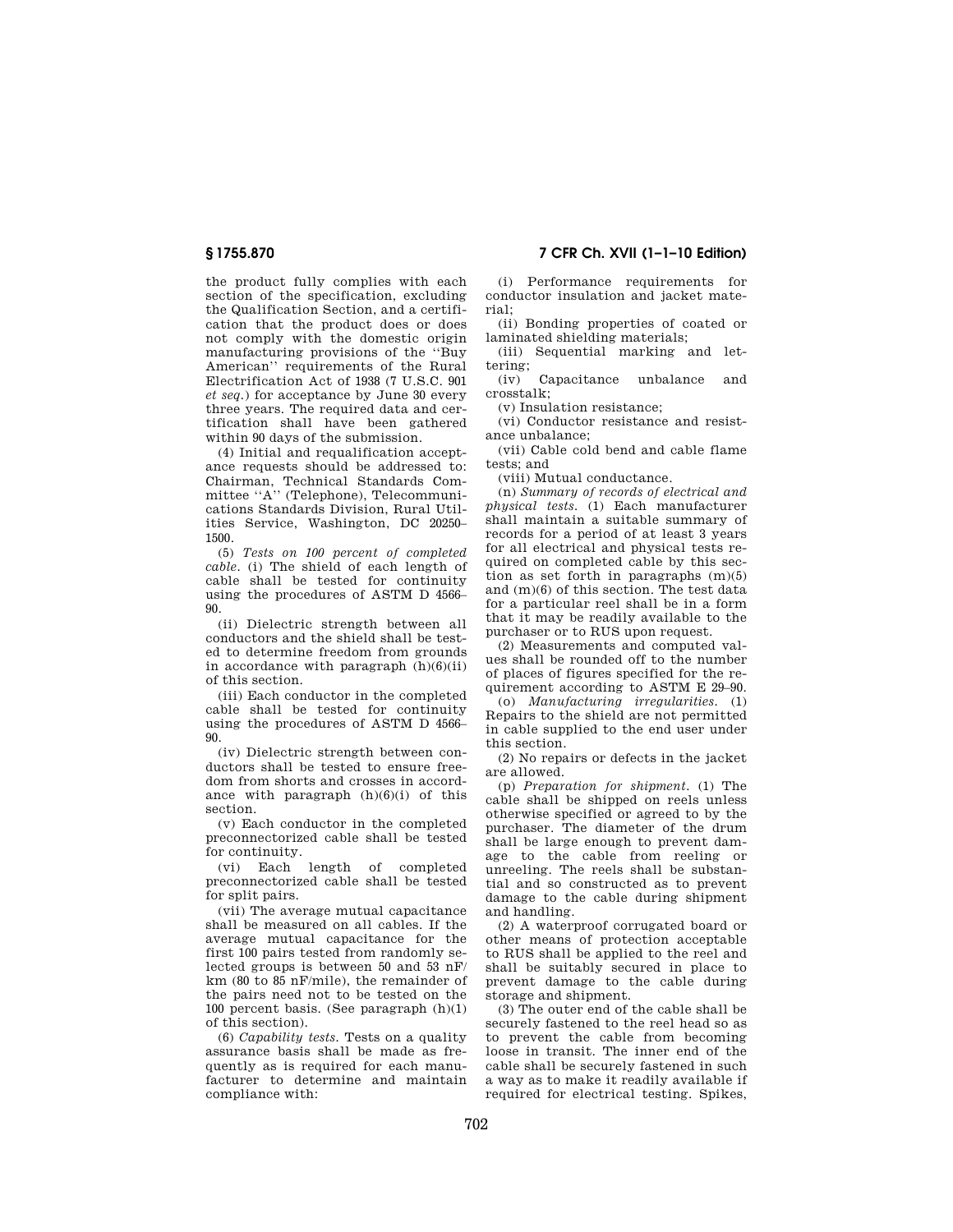staples, or other fastening devices which penetrate the cable jacket shall not be used. The method of fastening the cable ends shall be accepted by RUS prior to it being used.

(4) Each length of cable shall be wound on a separate reel unless otherwise specified or agreed to by the purchaser.

(5) The arbor hole shall admit a spindle 63 mm (2.5 in.) in diameter without binding. Steel arbor hole liners may be used but shall be acceptable to RUS prior to their use.

(6) Each reel shall be plainly marked to indicate the direction in which it should be rolled to prevent loosening of the cable on the reel.

(7) Each reel shall be stenciled or labeled on either one or both sides with the name of the manufacturer, year of manufacture, actual shipping length, an inner and outer end sequential length marking, description of the cable, reel number and the RUS cable designation:

### Cable Designation

 $CT$ 

Cable Construction Pair Count

Conductor Gauge

A = Coated Aluminum Shield

P = Preconnectorized Cable

Example: CTAP 100–22

Terminating Cable, Coated Aluminum Shield, Preconnectorized, 100 pairs, 22 AWG.

(8) When preconnectorized cable is shipped, the splicing modules shall be protected to prevent damage during shipment and handling. The protection method shall be acceptable to RUS prior to its use.

(The information collection and recordkeeping requirements of this section have been approved by the Office of Management and Budget (OMB) under control number 0572–0059)

### APPENDIX A TO §1755.870—QUALIFICATION TEST METHODS

(I) The test procedures described in this appendix are for qualification of initial designs and major modifications of accepted designs. Included in paragraph (V) of this appendix are suggested formats that may be used in submitting test results to RUS.

(II) *Sample Selection and Preparation.* (1) All testing shall be performed on lengths removed sequentially from the same 25 pair, 22

gauge jacketed cable. This cable shall not have been exposed to temperatures in excess of 38 °C since its initial cool down after sheathing. The lengths specified are minimum lengths and if desirable from a laboratory testing standpoint longer lengths may be used.

(a) Length A shall be  $12 \pm 0.2$  meters  $(40 \pm 0.5$ feet) long. Prepare the test sample by removing the jacket, shield, and core wrap for a sufficient distance on both ends to allow the insulated conductors to be flared out. Remove sufficient conductor insulation so that appropriate electrical test connections can be made at both ends. Coil the sample with a diameter of 15 to 20 times its sheath diameter. Two lengths are required.

(b) Length B shall be 300 millimeters (1 foot) long. Three lengths are required.

(c) Length C shall be 3 meters (10 feet) long and shall be maintained at  $23 + 3$  °C for the duration of the test. Two lengths are required.

(2) *Data Reference Temperature.* Unless otherwise specified, all measurements shall be made at  $23 \pm 3$  °C.

(III) *Environmental Tests*—(1) *Heat Aging Test*—(a) *Test Samples.* Place one sample each of lengths A and B in an oven or environmental chamber. The ends of sample A shall exit from the chamber or oven for electrical tests. Securely seal the oven exit holes.

(b) *Sequence of Tests.* Sample B referenced in paragraph (III)(1)(a) of this appendix shall be subjected to the insulation compression test outlined in paragraph (III)(2) of this appendix.

(c) *Initial Measurements.* (i) For sample A, measure the open circuit capacitance and conductance for each odd pair at 1, 150, and 772 kilohertz after conditioning the sample at the data reference temperature for 24 hours. Calculate the average and standard deviation for the data of the 13 pairs on a per kilometer (per mile) basis.

(ii) Record on suggested formats in paragraph (V) of this appendix or on other easily readable formats.

(d) *Heat Conditioning.* (i) Immediately after completing the initial measurements, condition the sample for 14 days at a temperature of 65 ±2 °C.

(ii) At the end of this period. Measure and calculate the parameters given in paragraph (III)(1)(c) of this appendix. Record on suggested formats in paragraph (V) of this appendix or on other easily readable formats.

(e) *Overall Electrical Deviation.* (i) Calculate the percent change in all average parameters between the final parameters after conditioning with the initial parameters in para $graph$  (III)(1)(c) of this appendix.

(ii) The stability of the electrical parameters after completion of this test shall be within the following prescribed limits: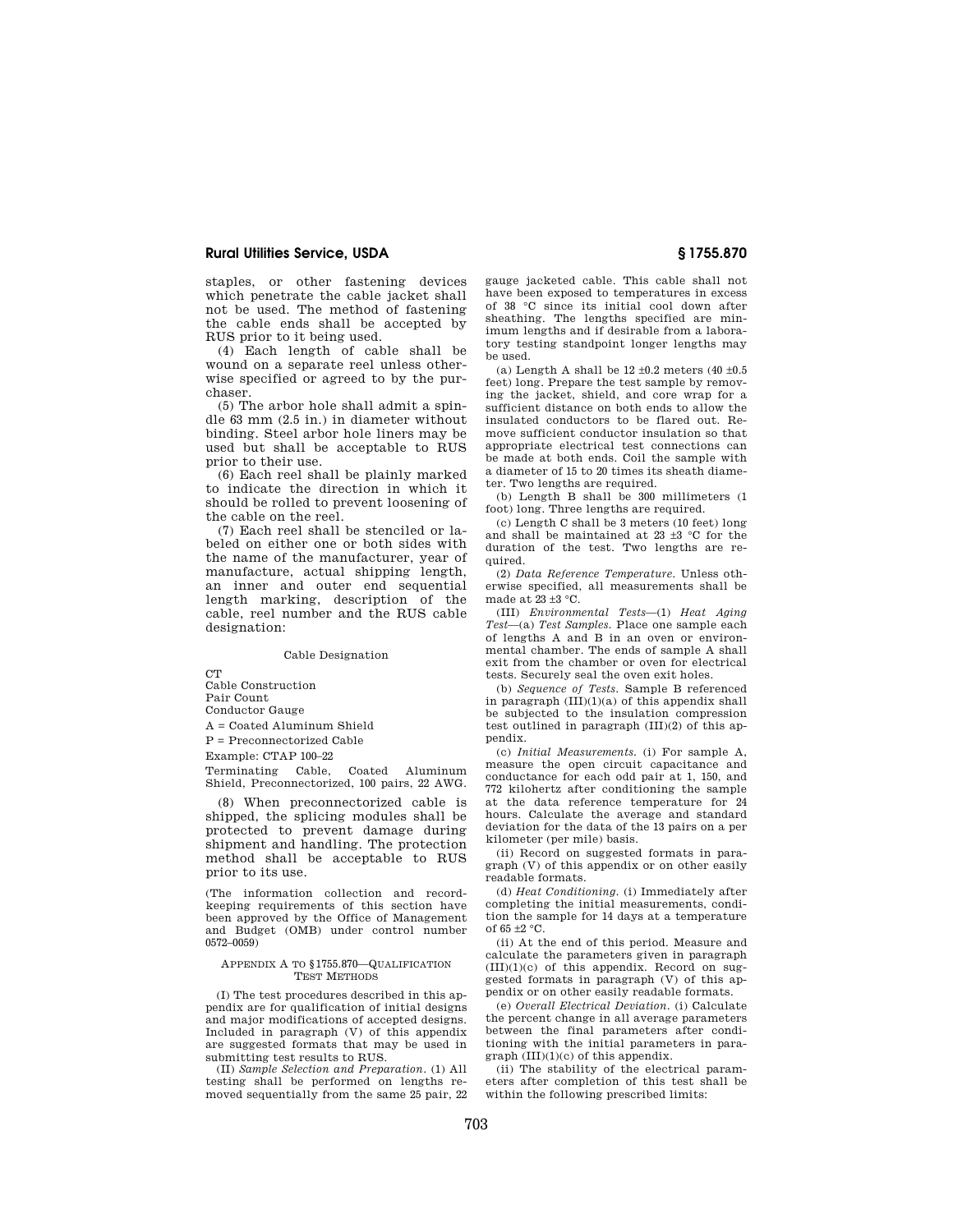**§ 1755.870 7 CFR Ch. XVII (1–1–10 Edition)** 

(A) *Capacitance.* The average mutual capacitance shall be within 10 percent of its original value;

(B) The change in average mutual capacitance shall be less than 10 percent over the frequency range of 1 to 150 kilohertz; and

(C) *Conductance.* The average mutual conductance shall not exceed 3.7 micromhos/kilometer (6 micromhos/mile) at a frequency of 1 kilohertz.

(2) *Insulation Compression Test*—(a) *Test Sample B.* Remove jacket, shield, and core wrap being careful not to damage the conductor insulation. Remove one pair from the core and carefully separate and straighten the insulated conductors. Retwist the two insulated conductors together under sufficient tension to form 10 evenly spaced 360 degree twists in a length of 100 millimeters (4 inches).

(b) *Sample Testing.* Center the mid 50 millimeters (2 inches) of the twisted pair between two smooth rigid parallel metal plates measuring 50 millimeters (2 inches) in length or diameter. Apply a 1.5 volt direct current potential between the conductors, using a light or buzzer to indicate electrical contact between the conductors. Apply a constant load of 67 newtons (15 pound-force) on the sample for one minute and monitor for evidence of contact between the conductors. Record results on suggested formats in paragraph (V) of this appendix or on other easily readable formats.

(3) *Temperature Cycling.* (a) Repeat paragraphs  $(III)(1)(a)$  through  $(III)(1)(c)(ii)$  of this appendix for a separate set of samples A and B which have not been subjected to prior environmental conditioning.

(b) Immediately after completing the measurements, subject the test samples to 10 cycles of temperature between  $-40$  °C and +60 °C. The test samples shall be held at each temperature extreme for a minimum of 1.5 hours during each cycle of temperature. The air within the temperature cycling chamber shall be circulated throughout the duration of the cycling.

(c) Repeat paragraphs  $\mathrm{(III)}(1)(\mathrm{d})(\mathrm{ii})$  through  $(III)(2)(b)$  of this appendix.

(IV) *Control Sample*—(1) *Test Samples.* One length of sample B shall have been maintained at 23 ±3 °C for at least 48 hours before the testing.

(2) Repeat paragraphs (III)(2) through  $(III)(2)(b)$  of this appendix.

(3) *Surge Test.* (a) One length of sample C shall be used to measure the breakdown between conductors while the other length of C shall be used to measure core to shield breakdown.

(b) The samples shall be capable of withstanding, without damage, a single surge voltage of 20 kilovolts peak between conductors, and 35 kilovolts peak between conductors and the shield as hereinafter described. The surge voltage shall be developed from a capacitor discharge through a forming resistor connected in parallel with the dielectric of the test sample. The surge generator constants shall be such as to produce a surge of  $1.5 \times 40$  microseconds wave shape.

(c) The shape of the generated wave shall be determined at a reduced voltage by connecting an oscilloscope across the forming resistor with the cable sample connected in parallel with the forming resistor. The capacitor bank is charged to the test voltage and then discharged through the forming resistor and test sample. The test sample shall be considered to have passed the test if there is no distinct change in the wave shape obtained with the initial reduced voltage compared to that obtained after the application of the test voltage.

(V) The following suggested formats may be used in submitting the test results to RUS:

Environmental Conditioning

### FREQUENCY 1 KILOHERTZ

|    | Pair No. |  | Capacitance nF/km (nF/<br>mile) |         | Conductance micromhos/<br>km (micromhos/mile) |  |
|----|----------|--|---------------------------------|---------|-----------------------------------------------|--|
|    |          |  | Final                           | Initial | Final                                         |  |
|    |          |  |                                 |         |                                               |  |
|    |          |  |                                 |         |                                               |  |
| з  |          |  |                                 |         |                                               |  |
| 5  |          |  |                                 |         |                                               |  |
|    |          |  |                                 |         |                                               |  |
| 9  |          |  |                                 |         |                                               |  |
|    |          |  |                                 |         |                                               |  |
| 13 |          |  |                                 |         |                                               |  |
|    |          |  |                                 |         |                                               |  |
| 15 |          |  |                                 |         |                                               |  |
| 17 |          |  |                                 |         |                                               |  |
| 19 |          |  |                                 |         |                                               |  |
| 21 |          |  |                                 |         |                                               |  |
| 23 |          |  |                                 |         |                                               |  |
| 25 |          |  |                                 |         |                                               |  |
|    |          |  |                                 |         |                                               |  |
|    |          |  |                                 |         |                                               |  |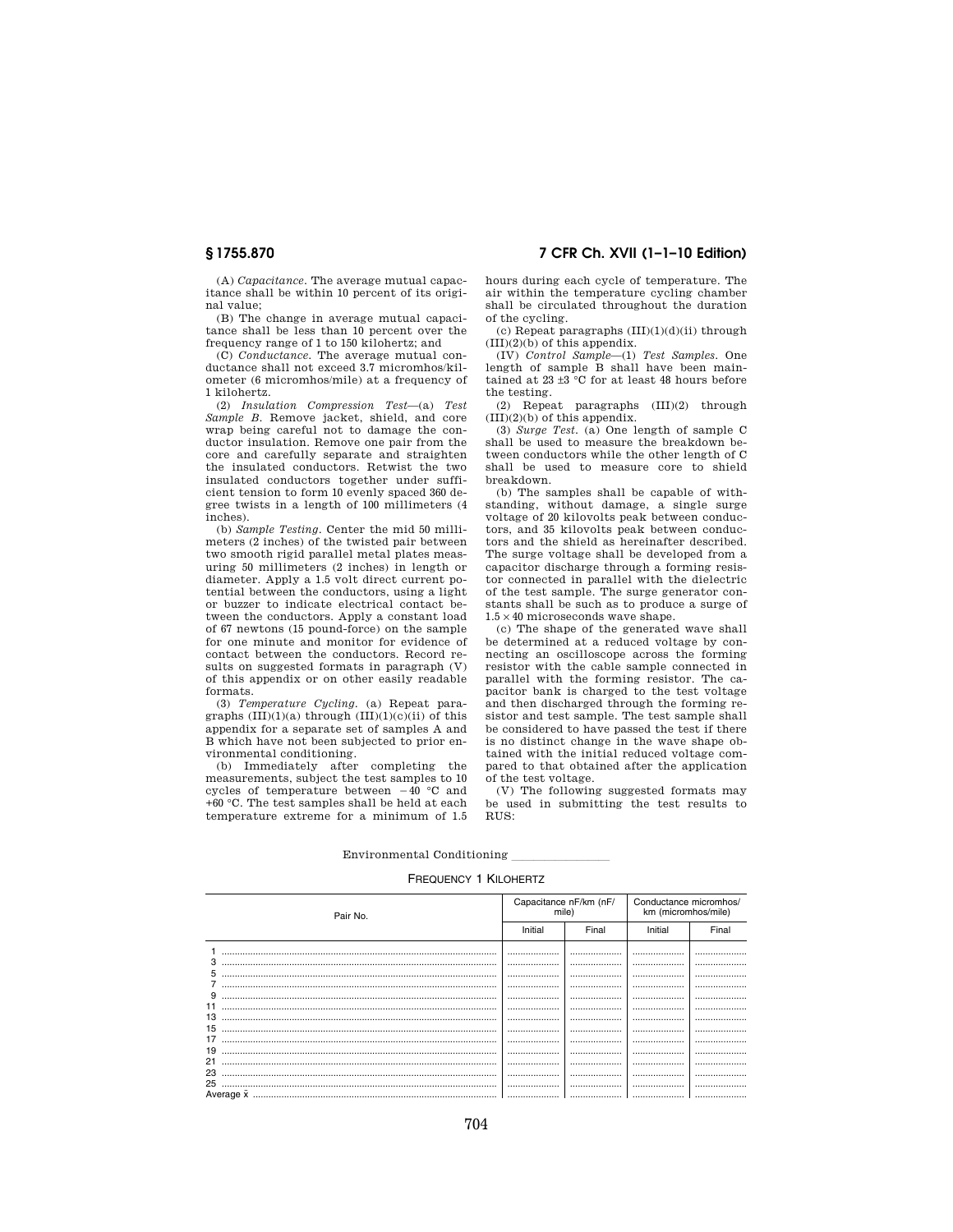# **Rural Utilities Service, USDA**

# §1755.870

|  | FREQUENCY 1 KILOHERTZ-Continued |
|--|---------------------------------|
|--|---------------------------------|

| Pair No.                                   | Capacitance nF/km (nF/<br>mile) |       | Conductance micromhos/<br>km (micromhos/mile) |       |
|--------------------------------------------|---------------------------------|-------|-----------------------------------------------|-------|
|                                            | Initial                         | Final | Initial                                       | Final |
| Overall Percent Difference in<br>Average x |                                 |       |                                               |       |

Environmental Conditioning  $\_$ 

# FREQUENCY 150 KILOHERTZ

| Pair No. | Capacitance nF/km (nF/<br>mile) |       | Conductance micromhos/<br>km (micromhos/mile) |       |
|----------|---------------------------------|-------|-----------------------------------------------|-------|
|          | Initial                         | Final | Initial                                       | Final |
| з        | <br>                            | <br>  | <br>                                          | <br>  |
| 5        | <br>                            | <br>  | <br>                                          | <br>  |
| 9<br>11  | <br>                            | <br>  | <br>                                          | <br>  |
| 13<br>15 | <br>                            | <br>. | <br>                                          | <br>  |
| 17<br>19 | <br>                            | <br>  | <br>                                          | <br>  |
| 21<br>23 | <br>                            | <br>  | <br>                                          | <br>  |
| 25       | <br>                            | <br>. | <br>                                          |       |
|          |                                 |       |                                               |       |

# Environmental Conditioning  $\_$

# FREQUENCY 772 KILOHERTZ

| Pair No. |                                | Capacitance nF/km (nF/<br>mile) |       | Conductance micromhos/<br>km (micromhos/mile) |       |
|----------|--------------------------------|---------------------------------|-------|-----------------------------------------------|-------|
|          |                                |                                 | Final | Initial                                       | Final |
|          |                                |                                 |       |                                               |       |
| 3        |                                |                                 |       |                                               |       |
| 5        |                                |                                 |       |                                               |       |
|          |                                |                                 | .     |                                               |       |
|          |                                |                                 | .     |                                               |       |
| 11       |                                |                                 |       |                                               |       |
|          |                                |                                 |       |                                               |       |
|          |                                |                                 | .     |                                               |       |
|          |                                |                                 | .     |                                               |       |
|          |                                |                                 |       |                                               |       |
|          |                                |                                 |       |                                               |       |
|          |                                |                                 |       |                                               |       |
|          |                                |                                 | .     |                                               |       |
|          |                                |                                 |       |                                               |       |
|          | Overall Percent Difference in. |                                 |       |                                               |       |
|          |                                |                                 |       |                                               |       |

|                         | Failures |
|-------------------------|----------|
| Insulation Compression: |          |
|                         |          |
|                         |          |
|                         |          |
| Surge Test (kilovolts): |          |
|                         |          |
|                         |          |

### APPENDIX B TO  $\S\,1755.870$  –SHEATH SLITTING CORD QUALIFICATION

(I) This test procedure described in this appendix is for qualification of initial and subsequent changes in sheath slitting cords.

(II) Sample selection. All testing shall be performed on two 1.2 m (4 ft) lengths of cable removed sequentially from the same 25 pair, 22 gauge jacketed cable. This cable shall not have been exposed to temperatures in excess